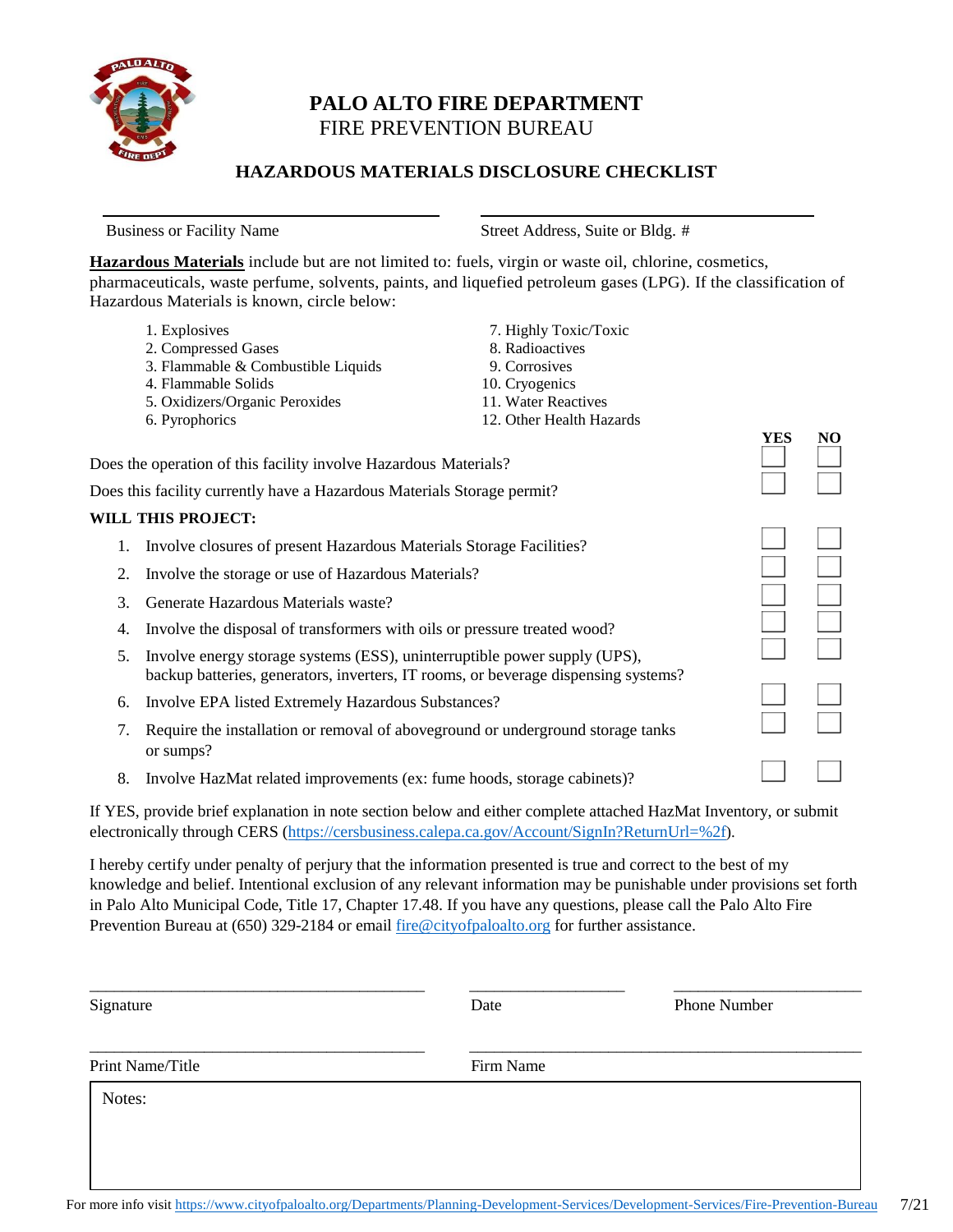### **Hazardous Materials Inventory** − **Non-Waste Continuation Page** Page of

This continuation page is provided for use with the Unidocs Hazardous Materials Registration Form or Hazardous Materials Business Plan (HMBP) in jurisdictions where local ordinance or code requires disclosure of hazardous materials handled in quantities below State HMBP reporting thresholds. Do not list hazardous wastes or HMBP-reportable materials on this form.

Site Address: City:

#### **Non-Waste Inventory Information** *(Continued)*  **Hazard Class Chemical/Common Name Max. Qty. (at any one time) Container Size (single largest container) Location(s) (Same as on Site Plan/Storage Map)**  $\Box$  gal.  $\Box$  gal.  $\Box$  ibs. cu. ft.  $\Box$  gal. cu. ft.  $\Box$  gal.  $\Box$  gal.  $\Box$  gal.<br> $\Box$  lbs.  $\overline{\Box}$  cu. ft.  $\Box$  gal. cu. ft.  $\Box$  gal.  $\Box$  gal.  $\Box$  gal.<br> $\Box$  lbs.  $\Box$  cu. ft.  $\Box$  gal.  $\Box$  cu. ft.  $\Box$  gal.  $\Box$  gal.  $\Box$  gal.<br> $\Box$  ibs.  $\overline{\Box}$  cu. ft.  $\Box$  gal. cu. ft.  $\Box$  gal. lessellessellessellessellessellessellessellessellessellessellessellessellessellessellessellessellessellesselle<br>Legislations<br>des sons des sons des sons des sons des sons des sons de la son de la son de la son de la son de<br>s  $\Box$  cu. ft.  $\Box$  gal.  $\Box$  cu. ft.  $\Box$  gal.  $\Box$  gal.  $\Box$  ibs. cu. ft.  $\Box$  gal. cu. ft.  $\Box$  gal.  $\Box$  gal.  $\Box$  lbs. cu. ft.  $\Box$  gal. cu. ft.  $\Box$  gal.  $\Box$  gal.  $\Box$  gal.<br> $\Box$  lbs.  $\overline{\Box}$  cu. ft.  $\Box$  gal.  $\Box$  cu. ft.  $\Box$  gal.  $\Box$  gal.  $\Box$  gal.<br> $\Box$  lbs.  $\overline{\Box}$  cu. ft.  $\Box$  gal.  $\Box$  cu. ft.  $\Box$  gal.  $\Box$  gal.  $\Box$  ibs. cu. ft.  $\Box$  gal.  $\overline{\Box}$  cu. ft.  $\Box$  gal.  $\Box$  gal.  $\Box$  gal.<br> $\Box$  ibs.  $\overline{\Box}$  cu. ft.  $\Box$  gal.  $\Box$  cu. ft.  $\Box$  gal.  $\Box$  ibs. cu. ft.  $\Box$  gal. cu. ft.  $\Box$  gal.  $\Box$  gal.  $\Box$  gal.  $\Box$  cu. ft.  $\Box$  gal. cu. ft.  $\Box$  gal.  $\Box$  gal.  $\Box$  gal.<br> $\Box$  lbs.  $\overline{\Box}$  cu. ft.  $\Box$  gal. cu. ft.  $\Box$  gal.  $\Box$  gal.  $\Box$  ibs. cu. ft.  $\Box$  gal. cu. ft.  $\Box$  gal.  $\Box$  gal.  $\Box$  gal.<br> $\Box$  lbs.  $\Box$  gal.

 $\Box$  cu. ft.

 $\Box$  cu. ft.

 $\Box$  gal.

 $\Box$  gal.  $\Box$  gal.

 $\Box$  cu. ft.

 $\Box$  gal.<br> $\Box$  lbs.  $\Box$  cu. ft.